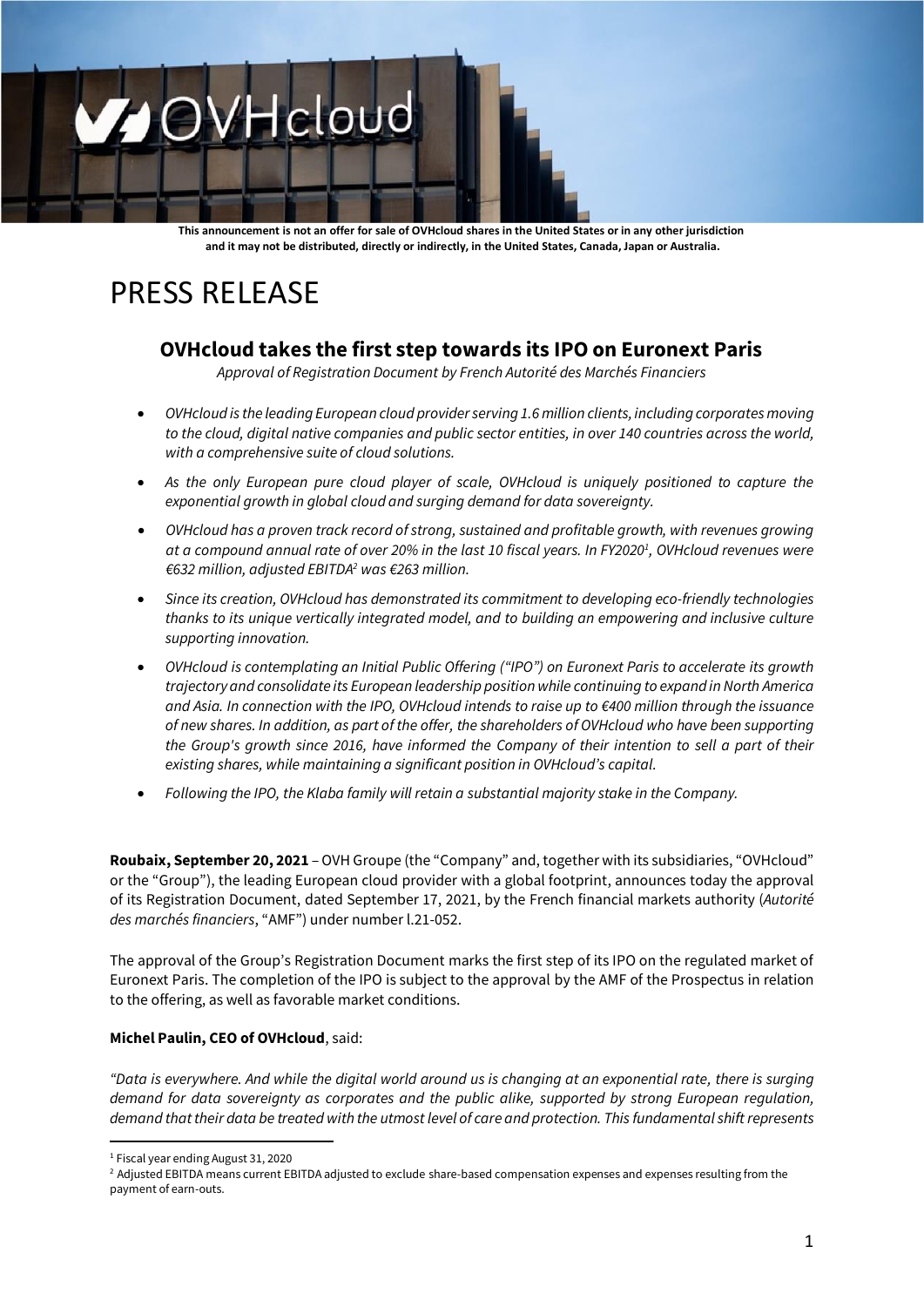*a tremendous opportunity for OVHcloud, the European cloud leader, to scale up its strategy as an open, trusted and sustainable cloud.*

*For over 20 years, OVHcloud has rolled-out an integrated model and maintained full control of its value chain. With its distinctive strategy to design and manufacture its own servers and datacenters, OVHcloud is a pioneer in sustainable cloud, with a steady track-record of innovation in eco-friendly technology.*

*Not only does its model set OVHcloud apart, it also delivers strong, sustainable and profitable growth: revenues grew at a compound annual rate of over 20% in the last decade, with an adjusted EBITDA margin of nearly 42% in FY2020<sup>3</sup> . We also successfully pursued our international expansion strategy, initiated as early as 2012, with almost half of our revenues outside France in FY2020.*

*Looking forward, our priority is to focus on fully capturing market growth and enhancing our scale. We aim for a mid-twenties organic revenue growth rate by 2025, which could be further enhanced by acquisitions. With the planned IPO, we want to consolidate our position as the leading pure play European cloud champion, by developing key customer segments in our main geographic markets, broadening our addressable markets through an advanced level of innovation, and expanding in and outside Europe, particularly in North America and Asia. I fully trust our teams' talent, expertise and engagement to accelerate our growth while upholding our two-decade commitment to sustainable operations with clear and measurable objectives."*

#### **The leading European cloud player positioned to capitalise on the rapidly growing cloud market**

Founded by Octave Klaba in 1999 and led by its CEO Michel Paulin, OVHcloud provides business customers with a comprehensive suite of private, public and web cloud solutions designed to capture growing demand for multi-cloud and hybrid cloud strategies:

- OVHcloud is one of the two leading providers of private cloud services in Europe, and the leading player in Continental Europe. OVHcloud is also a European leader in Hosted Private Cloud services based on its current offering, market presence, and strategy.
- The Company has a growing presence in the public cloud market: it is the leading European provider and the 5<sup>th</sup> largest player in Europe.

OVHcloud addresses a global market for cloud infrastructure and software platform services estimated at €100-120 billion in 2020 which has grown substantially in recent years, as businesses have increasingly turned to cloud for their IT needs. Studies show that the global cloud market has been growing at a compound annual rate of over 20% year-on-year since 2017 and is expected to continue to grow rapidly in the coming years<sup>4</sup>, notably driven by higher business spending devoted to the cloud, and innovation. In parallel to this trend, there is a growing demand for data sovereignty as European regulation and public opinion urge companies to guarantee the use and protection of personal data.

For more than 20 years, OVHcloud has been leveraging an integrated model allowing full control of its value chain, from the design and manufacturing of servers datacenters and network resources, to the design and management of software resources. This vertically integrated model is also a driver of OVHcloud's performance, agility and sustainable innovation. Supported by proprietary technology, this enables the Company to offer its clients unparalleled pricing transparency and predictability.

This unique approach also enables the Company to cover, independently, the full spectrum of use cases for its 1.6 million<sup>5</sup> customers across the world, from SMBs, large and tech enterprises to the public sector. The customer base is very diverse, with the top 50 customers accounting for approximately 8% of FY2020 revenues,

<sup>&</sup>lt;sup>3</sup> Fiscal year ending August 31, 2020

<sup>4</sup> Sources: IDC, Gartner, Forrester, market studies commissioned by the Company

<sup>5</sup> Number of customers who generated revenue at least once during financial year 2020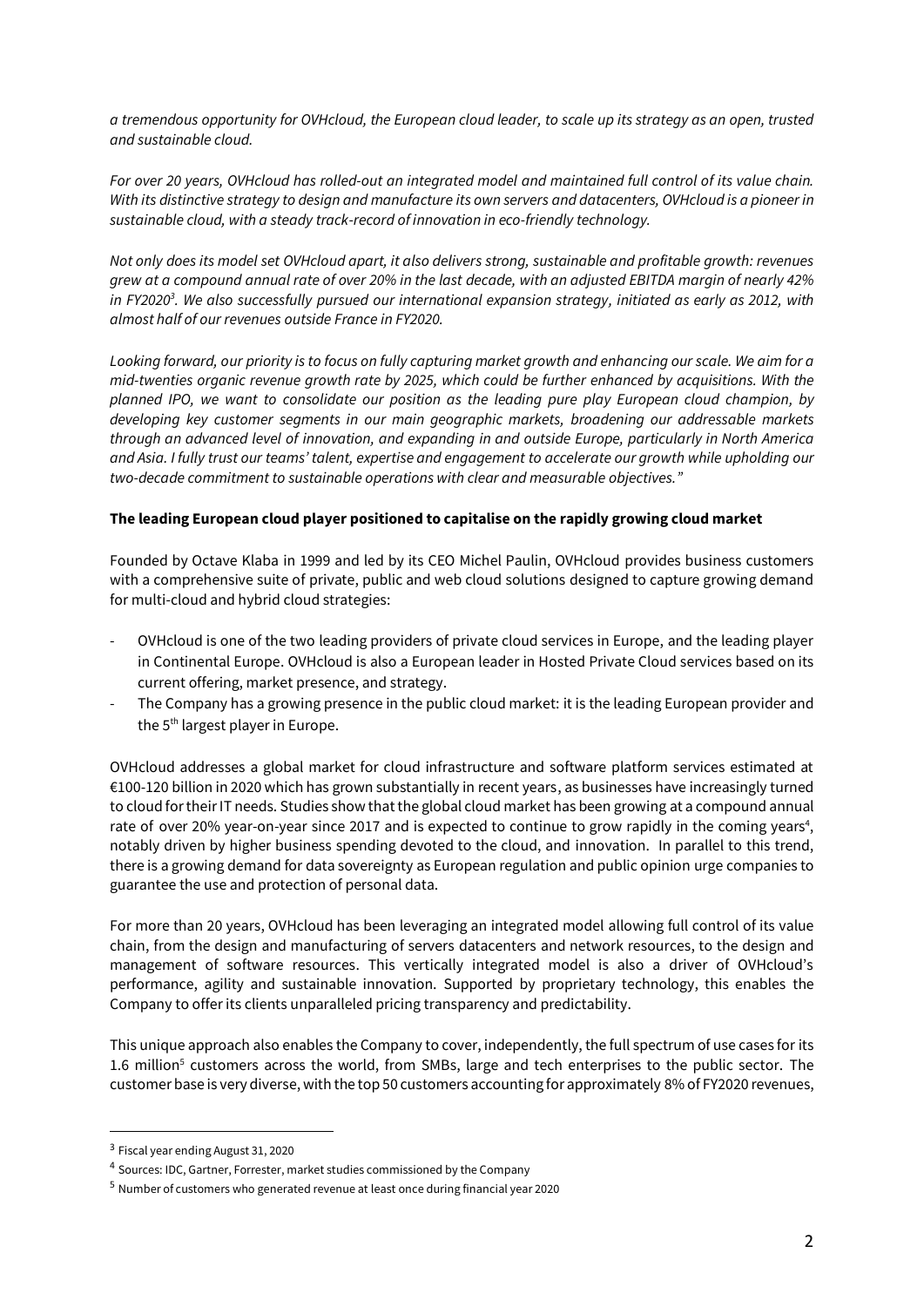and also very loyal with strong portfolio stickiness as evidenced by OVHcloud's 104% FY2019-2020 average net revenue retention.

OVHcloud has a proven track record of strong, sustained and profitable growth, with revenues growing at a compound annual rate of over 20% in the last 10 fiscal years, along with an adjusted EBITDA margin of 42% and a current EBITDA margin of 40% in FY2020<sup>6</sup>. Revenue growth has been broad-based from a product, geographic and customer perspective:

- In FY2020, OVHcloud revenues were €632 million, of which approx. 62% came from private cloud services (of which 16% Hosted Private Cloud), 13% from public cloud services and 25% from web cloud and other services.
- Circa half of revenues were generated outside France in FY2020, illustrating the Company's successful international expansion strategy initiated in 2012.
- From FY2019 to FY2020, OVHcloud has consistently grown its customer base, as well as its average revenue per customer, recording revenue retention rates (the percentage of revenues from customers generating revenue in one period retained in the following period) above 100%.
- FY2020 adjusted EBITDA was €263 million, current EBITDA was €255 million and operating income was €30,6 million.

On the night of 9-10 March 2021, a fire broke out in one of OVHcloud's four datacenters in Strasbourg (France), impacting OVHcloud's operating results in the third and fourth quarters of fiscal year 2021 (ending May 31, and August 31, 2021, respectively), and resulting in the issuance of credit notes to customers for interrupted service, the reduction of billed services and the issuance of vouchers to customers impacted by service interruptions.

Thanks to the strong support of its clients and partners, the Group has rapidly recovered from this incident, and continued to deliver double-digit underlying revenue growth<sup>7</sup>, demonstrating the resilience of its business model. OVHcloud is well positioned to capitalize on the rapidly growing cloud market, and this one-off incident does not change the overall dynamics of its business and its potential future growth. Furthermore, OVHcloud has implemented a hyper-resilience roadmap to increase datacenter and network resilience and support customers with back-up solutions as well as recovery plans solution.

In addition, the Group received, in August 2021, a commitment from its insurers to pay by the end of September 2021 the amount of €58 million to cover the consequences of the fire.

#### **4 pillars to accelerate growth**

- 1- **Growing key client segments in core markets**: OVHcloud is pursuing a growth strategy tailored to its three main customer segments (digital native companies, corporate and public entities moving to the cloud, White-Labellers & Resellers) with whom it interacts through direct and indirect distribution channels (over 350 partners in the field of integration services around the world). OVHcloud addresses each of these customer segments with tailored product offerings and marketing channels. As the Trusted Cloud by design and by commitment, OVHcloud is building upon its solutions to answer the rising demand for data sovereignty, with: (1) Trusted Zone, a solution of primary interest to SMBs, corporates and public entities, (2) security & data protection technology via innovation, partnerships, and acquisitions, (3) education & lobbying through Open-Trusted Cloud or Gaia-X.
- 2- **Addressing a larger market via new cloud usages**: OVHcloud intends to expand its addressable market by integrating additional cloud usages in its offering (high-performance computing for artificial intelligence and machine learning, database management solutions, high-performance storage, security

<sup>6</sup> Fiscal year ending August 31, 2020

<sup>&</sup>lt;sup>7</sup> Adjusted for Strasbourg fire-related credit notes and vouchers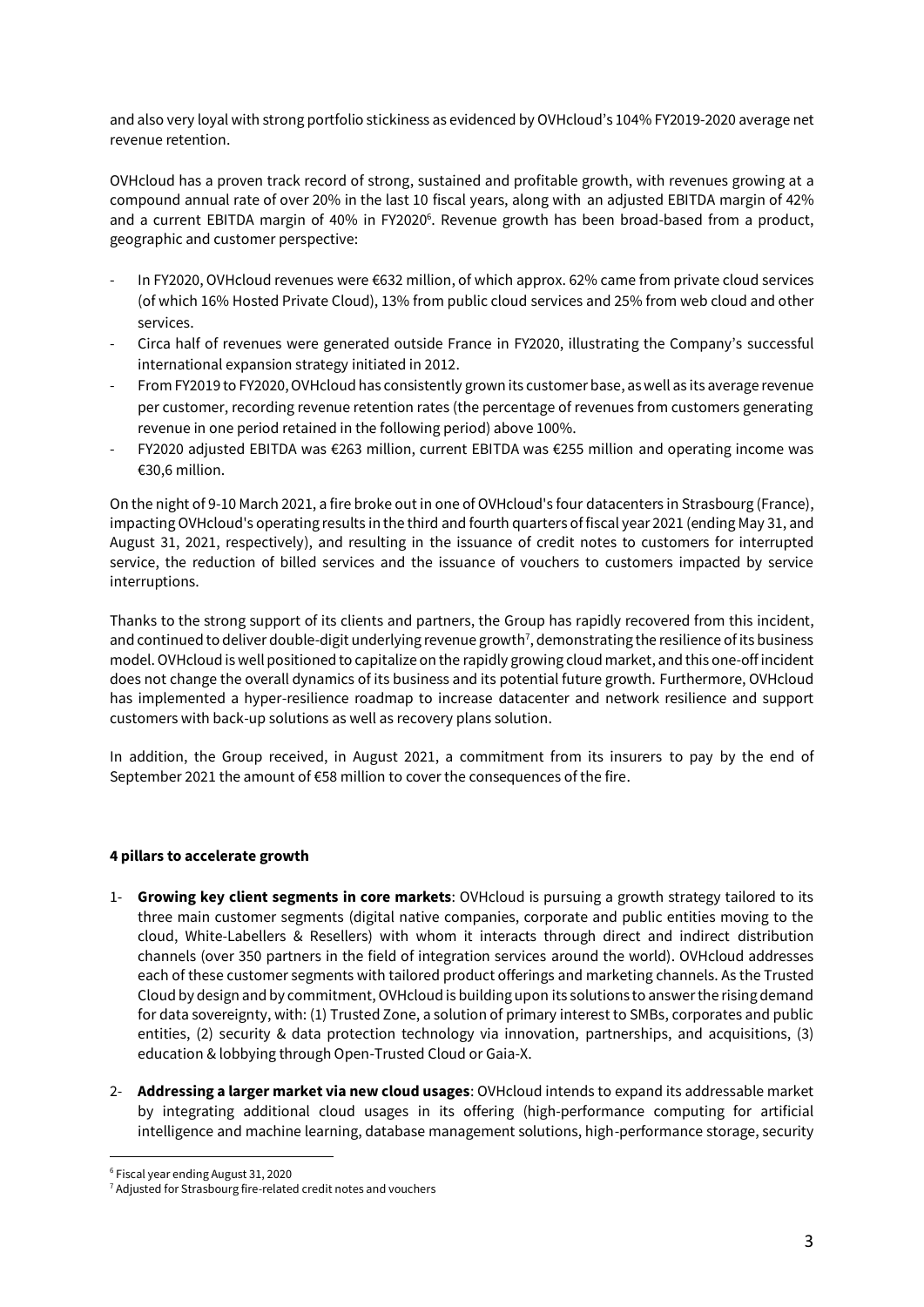& data protection, etc.). The Company aims to offer integrated IaaS<sup>8</sup> and PaaS<sup>9</sup> solutions, building on its core IaaS solutions in private and public cloud. On the PaaS market, it intends to develop dedicated solutions via a mix of R&D, integration and acquisitions strategy, by leveraging (1) its infrastructure solutions, (2) its partnerships with leading software solution providers (e.g. partnership with Google Anthos, MongoDB, Aiven…), (3) targeted technology acquisitions. OVHcloud plans to offer a portfolio of 80+ services<sup>10</sup> in FY 2022 and to reach ~40 software solutions in its PaaS integration roadmap by FY2025.

- 3- **Strengthening European leadership and growing outside of Europe**: As the only European player of scale, accredited by a wide range of certification agencies in Europe, OVHcloud intends to consolidate its European leadership. Active in the US since 2012, the Company aims to further expand in the US, Canada and LATAM, serving both European clients in those regions as well as domestic clients looking to align with the high level of European data security requirements. OVHcloud also intends to increase its footprint in Asia and Australia, where it already operates three datacenters. The Company is also contemplating expansion opportunities in India, Indonesia, Japan, South Korea and Thailand, which are high potential markets.
- 4- **Rolling out a targeted, value-accretive M&A strategy:** The Company's M&A strategy aims to support OVHcloud's growth acceleration. It is twofold: (1) expand the breadth of the PaaS product offering, by integrating software technology (with targets ranging from start-up technology bricks to mature at-scale solutions) and talent pool, (2) expand customer footprint in Europe, by acquiring mature cloud companies with complementary customer bases in an opportunistic manner.

#### **Short and mid-term Outlook**

*The following objectives relate to potential future performance and are necessarily subject to uncertainty. They should be read with precaution and in conjunction with the more detailed presentation of such objectives contained in the Registration Document and the related assumptions.*

#### **OVHcloud is on track to materially accelerate its growth towards the mid-twenties**

For the full year 2021, revenues are expected to range between €655 million and €665 million, factoring in an impact of €28.1 million related to the Strasbourg incident. Adjusted EBITDA margin is estimated between 38% and 40% and current EBITDA margin is estimated between 35% and 37%.

FY2022 revenue is targeted to grow 10-15% year on year.

By FY2025, OVHcloud aims to drive organic revenue growth towards the mid-twenties, propelled by (i) a favourable business mix effect through accelerating demand in its fast-growing public cloud and Hosted Private Cloud segments, (ii) addressable market expansion through a strategic increase in OVHcloud's PaaS offering,(iii) accelerating international expansion and (iv) a unique positioning set to capture market tailwinds from increased hybrid- and multi-cloud solutions, as well as surging demand for data sovereignty.

The Company seeks to achieve these growth targets while maintaining its adjusted EBITDA margin in line with the FY2020 level.

No dividend payments are anticipated in the mid-term with cash-flows expected to be re-invested in line with the Company's accelerating growth trajectory.

<sup>8</sup> Infrastructure as a Service

<sup>9</sup> Platform as a Service

<sup>10</sup> In Domain-specific solutions, Management, Resilience, Security identity & compliance, Compute, App. platform, Database, Hosted Private Cloud, Baremetal cloud, Storage & back-up, Networking & content delivery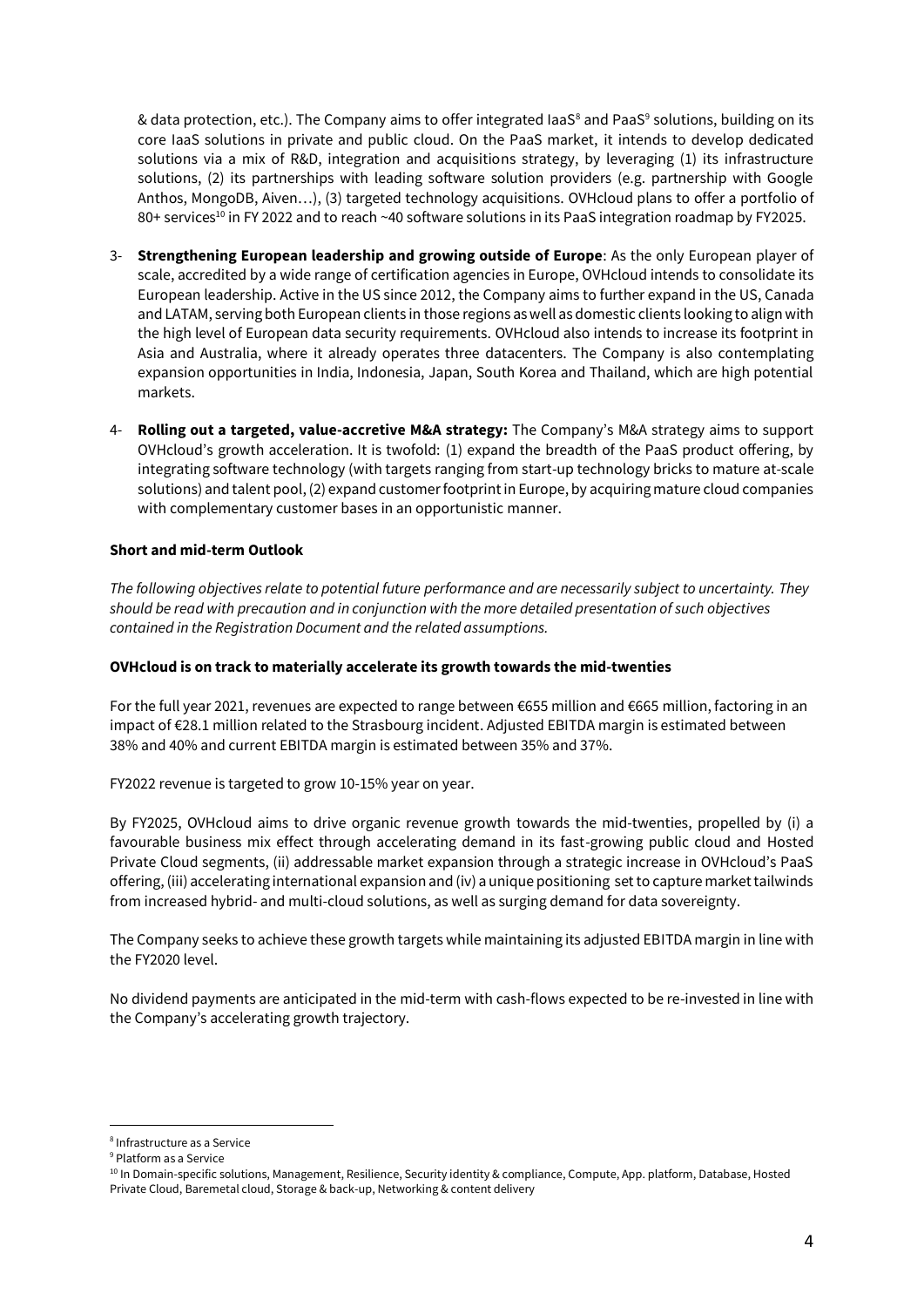#### **IPO on Euronext Paris**

As part of the contemplated IPO, OVHcloud intends to raise up to €400 million through the issuance of new shares. In addition, as part of the offer, the shareholders of OVHcloud who have been supporting the Group's growth since 2016, have informed the Company of their intention to sell a part of their existing shares, while maintaining a significant position in OVHcloud's capital.

The potential IPO would accelerate OVHcloud's strategy to:

- consolidate its position as the leading, pure play, European cloud champion
- extend its addressable market by strengthening its offering based on technological solutions tailored to new cloud usages, and
- continue the Company's expansion, in particular in North America and Asia.

Following the IPO, the Klaba family will retain a substantial majority stake in OVHcloud.

BNP Paribas, Citigroup, JP Morgan and KKR Capital Markets are acting as Joint Global Coordinators and Joint Bookrunners; Credit Suisse, Goldman Sachs, Morgan Stanley and Société Générale are acting as Joint Bookrunners, and CIC is acting as Co-Lead Manager (together with the Joint Global Coordinators and Joint Bookrunners and the Joint Bookrunners, the "Banks") in the contemplated IPO. Rothschild & Co and Eight Advisory are acting as independent financial advisors, Cleary Gottlieb Steen & Hamilton LLP as legal advisor, Brunswick as financial communications advisor and Accellency as investor relations advisor to OVHcloud. White & Case LLP are acting as legal advisors to the Banks.

#### **Availability of the registration document**

OVHcloud's Registration Document is available on the Company's website dedicated to its IPO process website <https://ipo.ovhcloud.com/en> and on the website of the AMF at [www.amf-france.org.](http://www.amf-france.org/) It is also available free of charge upon request from the Company at 2 rue Kellermann, 59100 Roubaix, France. The Group would like to draw the attention of potential investors to Chapter 3: 'Risk Factors' in the registration document approved by the AMF.

#### **Media Contacts:**

**OVHcloud** Marie Vaillaud – Corporate Communications Manager [marie.vaillaud@ovhcloud.com](mailto:marie.vaillaud@ovhcloud.com)  + 33 6 49 32 74 02

**Brunswick** Aurélia de Lapeyrouse +33 6 21 06 40 33 Guillaume Maujean +33 6 67 74 36 89 [ovhcloud@brunswickgroup.com](mailto:ovhcloud@brunswickgroup.com)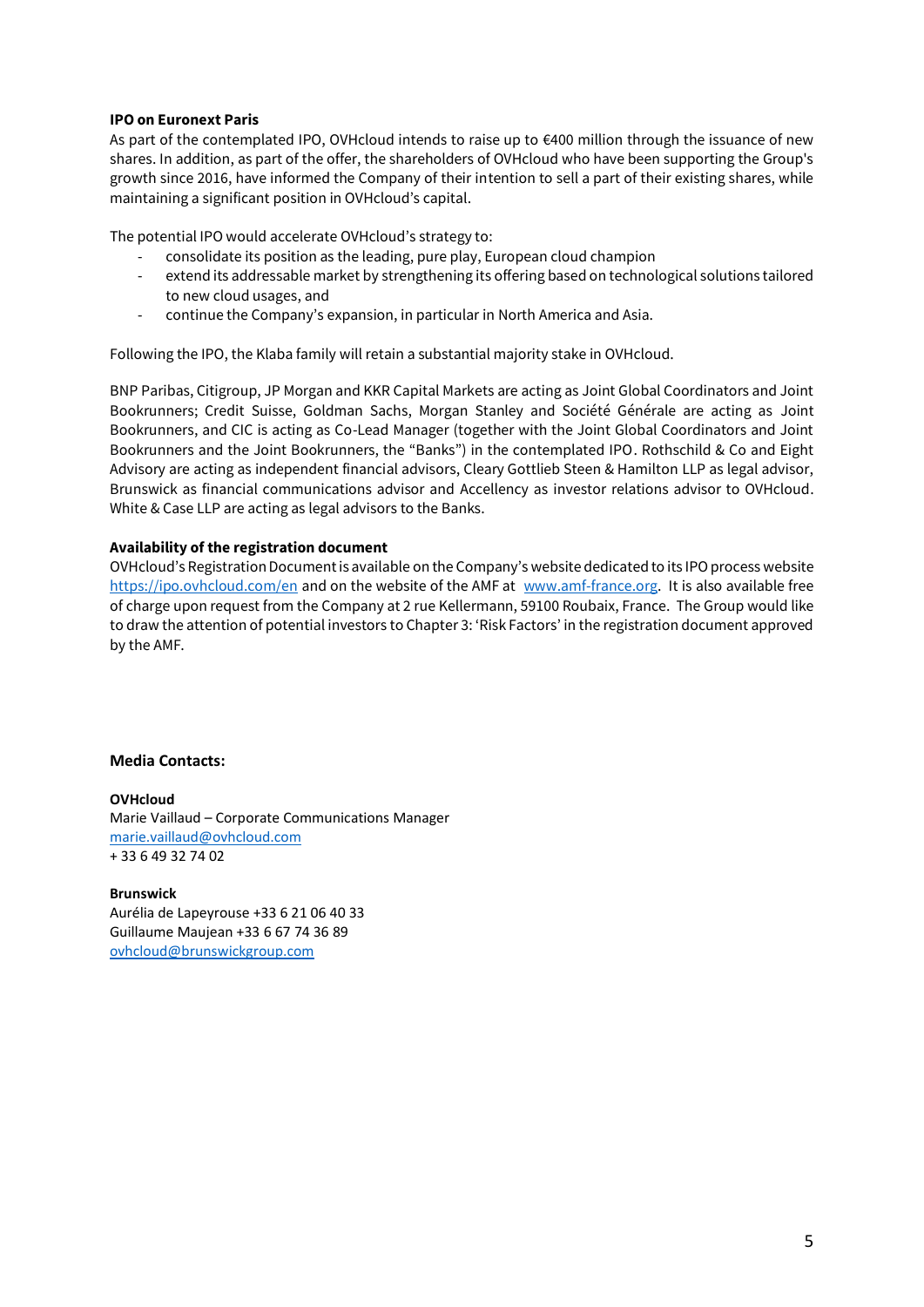#### **DISCLAIMERS**

*This announcement does not, and shall not, in any circumstances constitute a public offering or an invitation to the public in connection with any offer.*

*No communication and no information in respect of this transaction or of OVHcloud may be distributed to the public in any jurisdiction where a registration or approval is required. No steps have been or will be taken in any jurisdiction (other than France) where such steps would be required. The issuance, the subscription for or the purchase of OVHcloud's shares may be subject to specific legal or regulatory restrictions in certain jurisdictions. OVHcloud assumes no responsibility for any violation of any such restrictions by any person.*

*United States. This announcement is not an offer for sale of securities in the United States or any other jurisdiction. Securities may not be offered or sold in the United States absent registration or an exemption from registration under the U.S. Securities Act of 1933, as amended. OVHcloud does not intend to register any securities in the United States or to conduct a public offering of securities in the United States.*

*European Union. This announcement is not a prospectus within the meaning of Regulation (EU) 2017/1129 of the European Parliament and the Council of 14 June 2017 (the "Prospectus Regulation"). In France, an offer of securities to the public may only be made pursuant to a prospectus approved by the AMF. With respect to the member States of the European Economic Area (each, a "relevant member State"), other than France, no action has been undertaken or will be undertaken to make an offer to the public of the shares requiring a publication of a prospectus in any relevant member State. Consequently, the securities cannot be offered and will not be offered in any member State (other than France), except in accordance with the exemptions set out in Article 1(4) of the Prospectus Regulation, or in the other case which does not require the publication by OVHcloud of a prospectus pursuant to the Prospectus Regulation and/or applicable regulation in the member States.*

*This press release does not constitute an offer of the securities to the public in the United Kingdom. The distribution of this press release is not made, and has not been approved, by an authorized person ("authorized person") within the meaning of Article 21(1) of the Financial Services and Markets Act 2000. As a consequence, this press release is directed only at persons who (i) are located outside the United Kingdom, (ii) have professional experience in matters relating to investments and fall within Article 19(5) ("investment professionals") of the Financial Services and Markets Act 2000 (Financial Promotions) Order 2005 (as amended) and (iii) are persons falling within Article 49(2)(a) to (d) (high net worth companies, unincorporated associations, etc.) of the Financial Services and Markets Act 2000 (Financial Promotion) Order 2005 (all such persons together being referred to as "Relevant Persons"). The securities of OVHcloud are directed only at Relevant Persons and no invitation, offer or agreements to subscribe, purchase or otherwise acquire the securities of OVHcloud may be proposed or made other than with Relevant Persons. Any person other than a Relevant Person may not act or rely on this document or any provision thereof. This press release is not a prospectus which has been approved by the Financial Conduct Authority or any other United Kingdom regulatory authority for the purposes of Section 85 of the Financial Services and Markets Act 2000.*

*The distribution of this document in certain countries may constitute a breach of applicable law. The information contained in this document does not constitute an offer of securities for sale in the United States, Canada, Japan or Australia. This press release may not be published, forwarded or distributed, directly or indirectly, in the United States, Canada, Japan or Australia.*

*In addition, this press release includes consolidated financial information of the Group for the 9 months ended May 31, 2021.*

*The Banks are acting exclusively for the Company and no one else in connection with the contemplated IPO and will not regard any other person as their respective clients and will not be responsible to anyone other than the Company for providing the protections afforded to their respective clients in connection with any offer of shares of the Company or otherwise, nor for providing any advice in relation to the offer of shares, the content of this press release or any transaction, arrangement or other matter referred to herein. None of the Banks or any of their respective directors, officers, employees, advisers or agents accepts any responsibility or liability whatsoever for or makes any representation or warranty, express or implied, as to the truth, accuracy or completeness of the information in this press release (or whether any information has been omitted from this press release) or any other information relating to the Company, its subsidiaries or associated companies,*